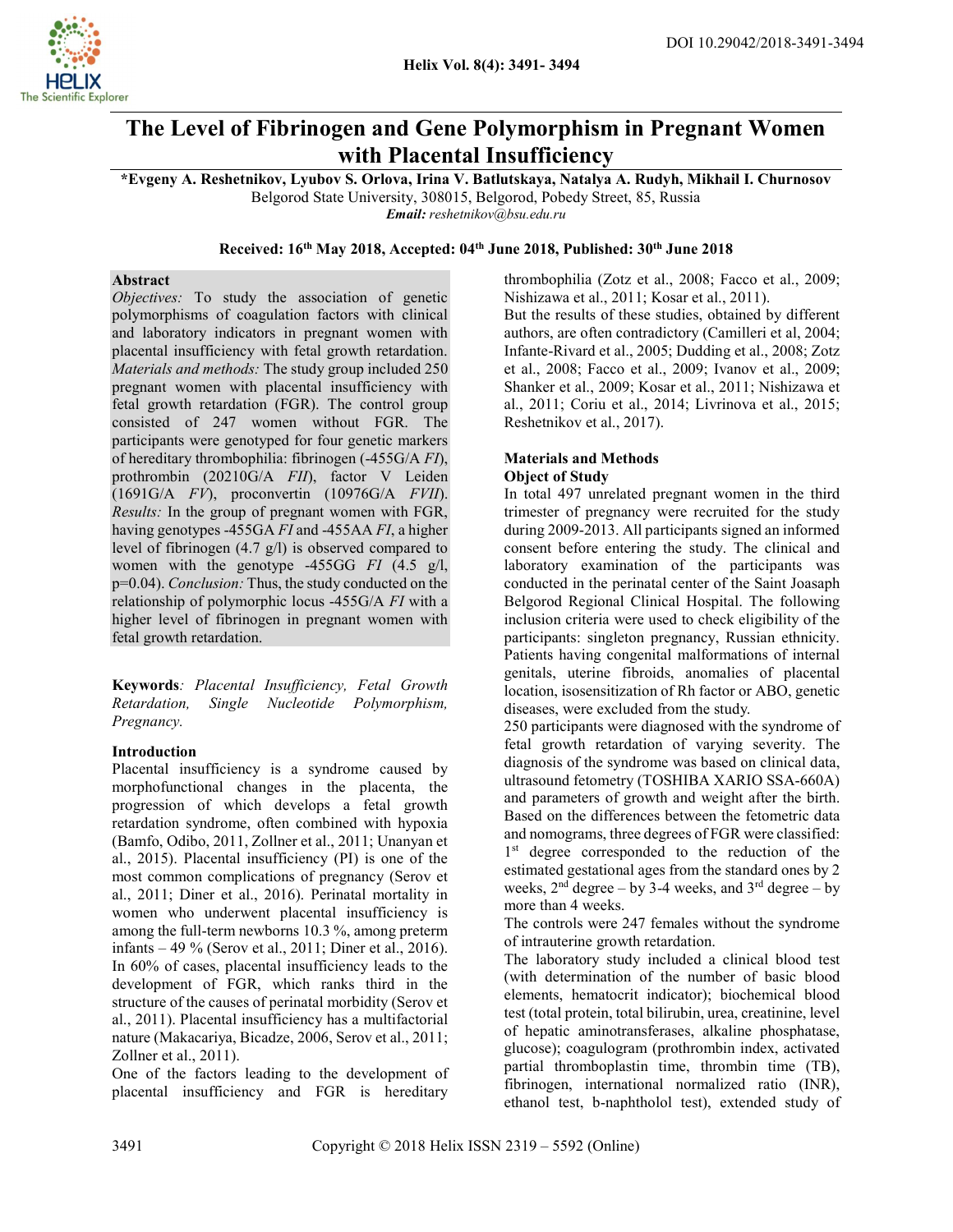hemostatic system (detection of soluble fibrin monomer complexes), antithrombin-III, protein C and protein S, platelet aggregation tests); determination of blood type and Rh factor. Also, analyzes were performed to exclude the antiphospholipid syndrome<br>(lupus anticoagulant, cardiolipin antibodies, (lupus anticoagulant, cardiolipin antibodies, antiphospholipid antibodies) and associated hereditary thrombophilia.

#### Molecular and Genetic methods

The participants were genotyped for four genetic markers of hereditary thrombophilia: fibrinogen (- 455G/A FI), prothrombin (20210G/A FII), factor V Leiden (1691G/A FV), proconvertin (10976G/A FVII).

The material for the study was venous blood, obtained in a volume of 8-9 ml from the ulnar vein of pregnant women. All polymorphic variants of hereditary thrombophilia were analyzed using the method of polymerase chain reaction (PCR) of DNA synthesis in real-time (real-time-PCR).

#### Statistical Methods

The obtained genotypes were checked for their correspondence to the Hardy-Weinberg distribution (HWE) using the  $\chi^2$ -test. Association of the polymorphisms with FGR was estimated by analyzing  $2 \times 2$  contingency tables with the  $\chi^2$ -test and the Yates' correction for continuity. The risk was estimated using odds ratio with 95% confidence intervals (95% CI). The median (Me) and interquartile range (Q25-Q75) were used to describe the traits studied, and the Mann-Whitney test for comparative analysis. The analyses were performed using STATISTICA 6.0 (StatSoft, USA). The Bonferroni correction was applied to adjust for multiple comparisons.

#### Results

Characteristics of pregnant women with FGR and control group are shown in Table 1.

The analysis of clinical and laboratory parameters in pregnant women with FGR and control group was carried out: a general blood test, a biochemical blood test, a coagulogram, as well as the level of antithrombin III and soluble fibrin-monomer complexes (SFMC), a general urine test. The associations of genetic variants of coagulation factors with clinico-laboratory indicators in pregnant women with FGR and in the control group were studied.

Table 1 Physical Characteristics and Various Medical Pathologies in the Study Participants

|                                    | <b>FRG</b>             | Controls,             | p                 |
|------------------------------------|------------------------|-----------------------|-------------------|
|                                    | patients,              | $n(^{0}/_{0})$        |                   |
|                                    | $n(^{0}/_{0})$         |                       |                   |
| N                                  | 250                    | 247                   |                   |
| Age, y                             | $26.78 \pm 4.81$       | 26.20<br>$\pm$        | >0.05             |
| $(min-max)$                        | $(16.0 - 45.0)$        | 5.01                  |                   |
|                                    |                        | $(19.0 -$             |                   |
|                                    |                        | 41.0)                 |                   |
| BMI, $kg/m^2$                      | $23.37 \pm 4.31$       | 23.90<br>士            | >0.05             |
|                                    |                        | 3.96                  |                   |
| Somatic Pathologies                |                        |                       |                   |
| Essential                          | 50 (20.00)             | 29 (11.74)            | 0.02              |
| Hypertension                       |                        |                       |                   |
| Chronic                            | 63 (25.20)             | 55 (22.27)            | 0.51              |
| Pyelonephritis                     |                        |                       |                   |
| Obesity                            | 23 (9.20)              | 22 (8.91)             | 1.00              |
| Varicose Veins                     | 13 (5.20)              | 10(4.05)              | 0.69              |
| Venous                             | 4(1.60)                | 1(0.41)               | 0.38              |
| Thromboembolism                    |                        |                       |                   |
| at Pregnancy                       |                        |                       |                   |
| Chronic                            | 26 (10.40)             | 22 (8.89)             | 0.68              |
| Gastroduodenitis                   |                        |                       |                   |
| Cerebrovascular                    | 2(0.80)                | 0(0.0)                | 0.50              |
| Disease in History                 |                        |                       |                   |
| Gynecological Pathologies          |                        |                       |                   |
| Medical Abortion                   | 80 (32.00)             | 65 (26.32)            | 0.20              |
| in History                         |                        |                       |                   |
| Infertility<br>in                  | 5(2.00)                | 8(3.24)               | 0.56              |
| History                            |                        |                       |                   |
| Miscarriage<br>in                  | 46(18.40)              | 25(10.12)             | $\overline{0.01}$ |
| History (Total)                    |                        |                       |                   |
| Miscarriage<br>in                  | 36(14.40)              | $\overline{20(8.10)}$ | 0.04              |
| <b>First Trimester</b>             |                        |                       |                   |
| Pregnancy Loss in                  | 12 (4.80)              | 12 (4.86)             | 1.00              |
| <b>First Trimester</b>             |                        |                       |                   |
| <b>Ectopic Pregnancy</b>           |                        | 15(6.07)              | 0.39              |
| Disorders<br>of<br>the             | 10 (4.00)<br>20 (8.00) | $\overline{14(5.67)}$ | 0.39              |
| Menstrual Cycle in                 |                        |                       |                   |
| History                            |                        |                       |                   |
| Pelvic                             |                        |                       | 0.94              |
|                                    | 58 (23.20)             | 59 (23.89)            |                   |
| Inflammatory                       |                        |                       |                   |
| Disease in History<br>Intrauterine |                        |                       |                   |
|                                    | 83 (33.20)             | 80 (32.39)            | 0.68              |
| Infection<br>During                |                        |                       |                   |
| Pregnancy                          |                        |                       |                   |
| Preeclampsia                       | 55 (22.00)             | 68 (27.53)            | 0.19              |
| Antenatal                          | 4(1.60)                | 0                     | 0.14              |
| Intrauterine<br>Fetal              |                        |                       |                   |
| Death                              |                        |                       |                   |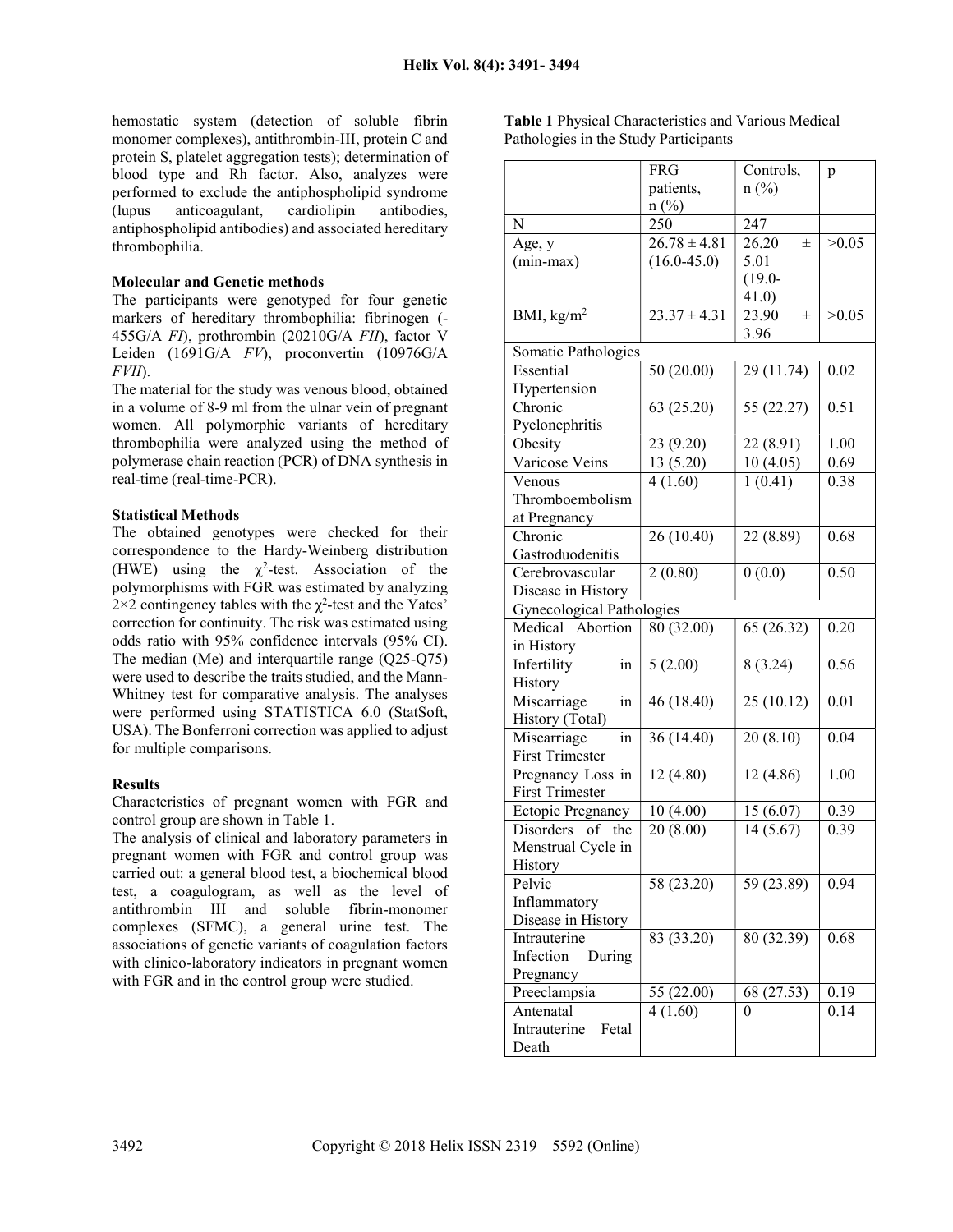As a result of the analysis, it was found that a statistically significant higher fibrinogen level was observed in the group of pregnant women with FGR having genotypes -455GA FI and -455AA FI (median  $-4.7$  g/l, interquartile range  $-4.0$ -5.5 g/l) compared to with women with genotype -455GG FI (median 4.5) g/l, interquartile range 4.0-5.1 g/l,  $p= 0.04$ ).

Other molecular genetic markers showed no significant associations with clinical and laboratory indicators in pregnant women.

# Discussion

Our study showed that the genetic variants -455GA FI and -455AA FI are associated with an increased level of fibrinogen in pregnant women with fetal growth retardation.

Fibrinogen is a plasma globulin consisting of three pairs of identical polypeptide chains:  $A\alpha$ -,  $B\beta$ - and γ. The sequences of the polypeptide chains of fibrinogen are encoded in three different genes located in the long arm of the chromosome 14.

Several variants of gene polymorphism have been found, which are in total responsible for fluctuations in the level of fibrinogen in the range of 34-50% (Endler et al., 2003). The -455G/A polymorphism is associated with an increase in the level of fibrinogen (Makacariya, Bicadze, 2006). A high level of fibrinogen in the blood can indicate a high risk of thrombosis (Dyatlova et al., 2015; Makacariya, Bicadze, 2006). Hyperfibrinogenemia is observed in hypercoagulation and in the first stage of DICsyndrome (Dyatlova et al., 2015).

Previously, researchers also established a relationship of polymorphism -455 G/A FI with a higher plasma fibrinogen level (Humphries et al., 1987; Makacariya, Bicadze, 2006; Yenicesu et al., 2010). On the contrary, in other works opposite results were obtained (Poursadegh Zonouzi et al., 2013).

In our study, were found no significant associations of polymorphic loci 20210G/A FII, 1691G/A FV, 10976G/A FVII with clinico-laboratory parameters in pregnant women with FGR.

In other works, contradictory results were also obtained.

Thus, several studies have shown the connection of polymorphism 10976G/A FVII with the level of proconvertin in plasma. The presence of the heterozygous variant 10976GA FVII was associated with a decrease in the concentration of factor VII in the blood by about 25%, and in the 10976AA FVII homozygote – with a factor concentration decrease of approximately 50% compared to the carriers of the variant 10976GG FVII (Makacariya et al., 2006, Seremak-Mrozikiewicz et al., 2009).

Some researchers have identified associations of polymorphisms of 1691G/A FV and 20210G/A FII

with the risk of developing FGR (Martinelli et al., 2001; Dudding, Attia, 2004; Howley et al., 2005); in contrast, (Infante-Rivard et al., 2002).

Thus, the conducted study on the relationship of polymorphic locus -455G/A FI with a higher level of fibrinogen in pregnant women with FGR. The elevated fibrinogen level associated with the carriage of genotypes -455GA FI and -455AA FI can serve as a marker of thrombophilia risk and the development of fetal development retardation syndrome.

The obtained results broaden the concept of the role of hereditary thrombophilia in the development of fetal growth retardation and their use in practical obstetrics.

# Conflict of Interest

The authors declare that they have no conflicts of interest.

# References

- [1] Bamfo, J., Odibo, A., 2011. Diagnosis and Management of Fetal Growth Restriction. J Pregnancy, 2011: 640715.
- [2] Camilleri, R.S., Peebles, D., Portmann, C., Everington, T., Cohen, H., 2004. -455G/A beta-fibrinogen gene polymorphism, factor V Leiden, prothrombin G20210A mutation and MTHFR C677T, and placental vascular complications. Blood Coagul Fibrinolysis, 15(2): 139-147.
- [3] Coriu ,L., Copaciu, E., Tulbure, D., Talmaci, R., Secara, D., Coriu, D., Cirstoiu,M., 2014. Inherited thrombophilia in pregnant women with intrauterine growth restriction. Maedica (Buchar), 9(4): 351-355.
- [4] Diner, N.М., Uzlova, T.V., Kirsanov, M.S., 2016. Chronic placental insufficiency: issues of diagnosis and obstetric tactics, Vestnik Ural'skoj medicinskoj akademicheskoj nauki, 3: 5-13.
- [5] Dudding, T.E., Attia, J., 2004. The association between adverse pregnancy outcomes and maternal factor V Leiden genotype: a meta-analysis. Thromb Haemost, 91: 700-711.
- [6] Dudding, T., Heron, J., Thakkinstian, A., Nurk, E., Golding, J., Pembrey, M., Ring ,S.M., Attia, J., Scott, R.J., 2008. Factor V Leiden is associated with pre-eclampsia but not with fetal growthrestriction: a genetic association study and meta-analysis. J Thromb Haemost, 6(11): 1869-1875.
- [7] Dyatlova, L.I., CHesnokova, N. P., Ponukalina, E. V., Rogozhina, I. E., Gluhova, T. N., 2015. Patterns of changes in coagulation potential of blood in preterm